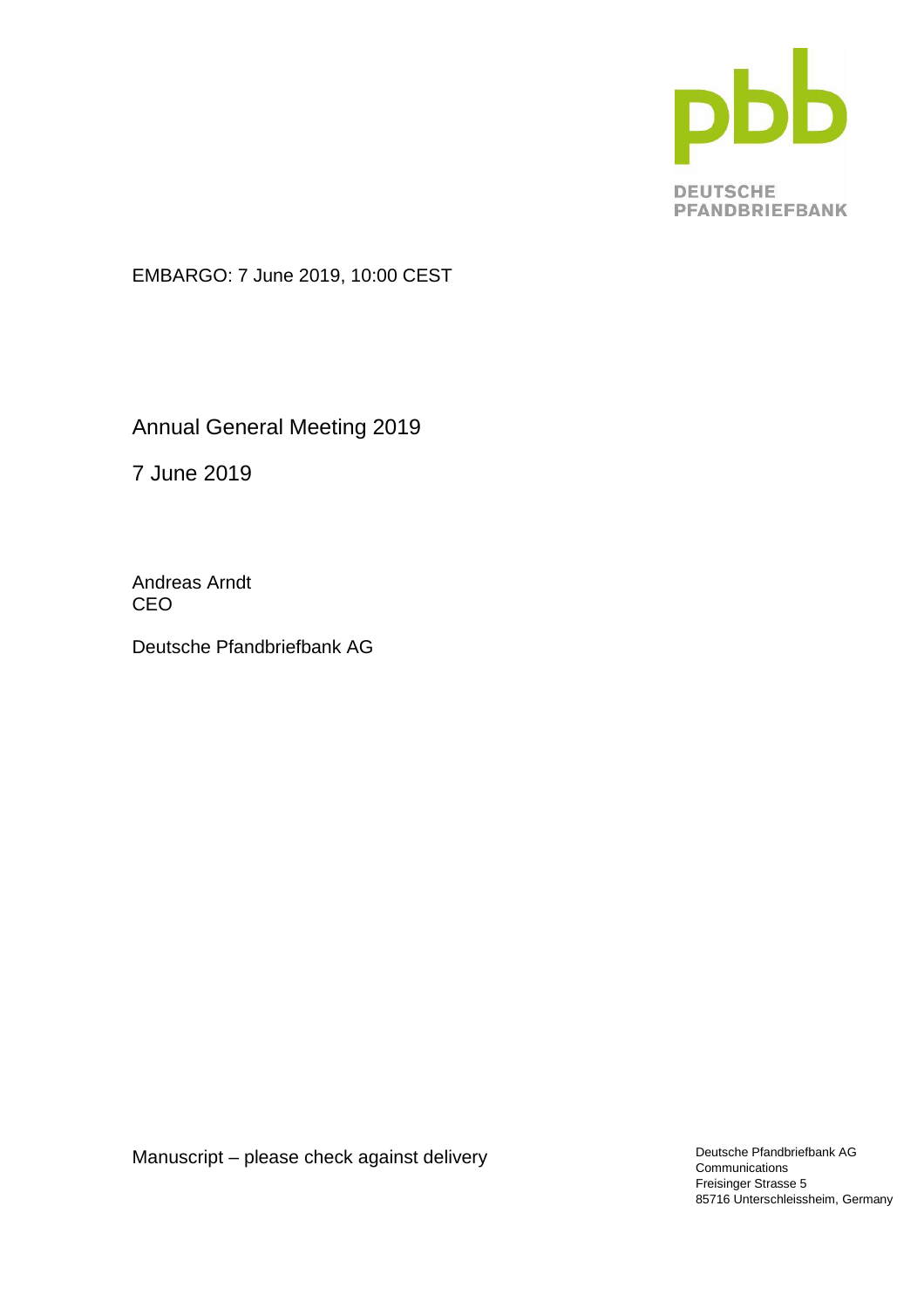# **1. INTRODUCTION**

Good morning dear shareholders, Ladies and Gentlemen,

My fellow Board members, Thomas Köntgen, Andreas Schenk and Marcus Schulte, and I are very pleased to welcome you to our 2019 Annual General Meeting. I am delighted that you can participate in today's AGM, being the most important decisionmaking body of a public limited company.

I would like to open my comments by outlining three core statements, which I will discuss in more detail later (CHART #1).

- 1. pbb concluded the 2018 financial year with good results, in what was once again a challenging environment. We can therefore distribute an attractive dividend to our shareholders.
- 2. While we do not expect a significant market correction in 2019, the potential for instability is increasing from our point of view. We will therefore focus to an even greater extent on quality.
- 3. The dynamics of our environment and our aspiration to achieve sustainable development require innovation and investment. We will therefore continue to invest in the expansion of the US business and in digitalisation in the course of this year. We will finance these investments by making corresponding savings in other areas.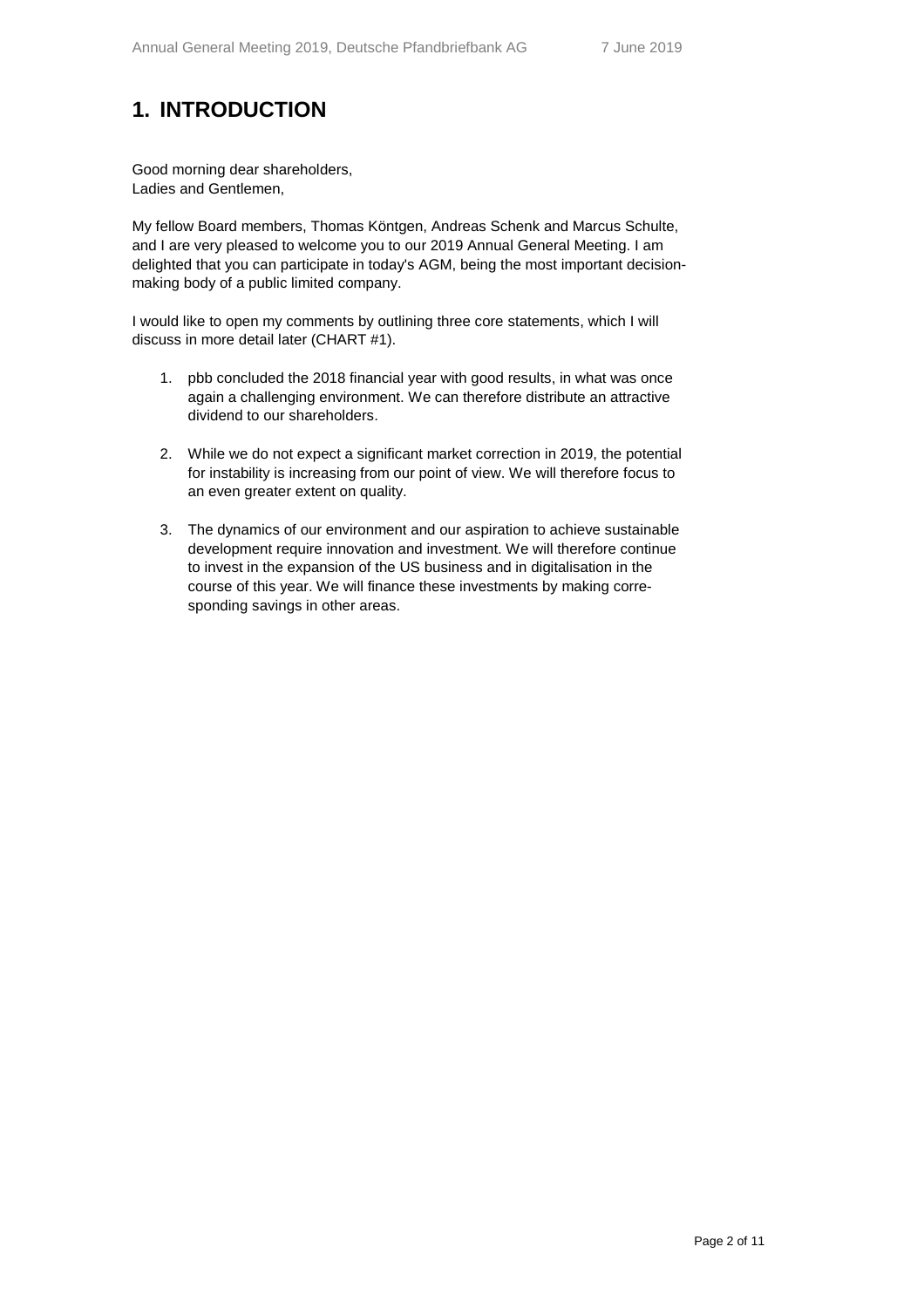# **2. Financial year 2018**

I will start with a summary of the good financial year 2018; and in this context I shall initially touch on the operative business, followed by the financial result and then the dividend proposal.

#### **2.1 Operative business**

#### **2.1.1 Markets, new business, and portfolio**

In 2018, **real estate markets** developed solidly once again: transaction volumes remained on a high level, prices and rents were stable, and vacancies stayed low.

**Competition** amongst real estate lenders also failed to abate, making it more difficult to originate new business that combined a conservative risk profile with appropriate profitability. Margins on new business generally remained under pressure, increasingly impeding the efforts of commercial property finance providers to enforce contractual covenants.

pbb responded to this situation by **selecting its new business** even more carefully, and by clearly stipulating that the Bank's high risk standards are to be adhered to – in cases of doubt, to the detriment of the new business volume. In 2018, pbb once again fared well with this strategy (CHART #2).

 The Bank generated total new business of **€10.5 billion** in 2018 (2017: €11.6 billion, including extensions of more than one year). We are therefore exactly in the middle of the range we had set ourselves.

New business originated (including extensions of more than one year) included approx. €9.5 billion in **Commercial Real Estate Finance** (2017: €10.7 billion). We were able to largely preserve our gross margin on new business, at approximately 155 basis points (2017: >155 bps).

 Thanks to strong new business and at the same time relatively low prepayments, pbb's **strategic portfolio** rose by more than € 1 billion to €33.2 billion.

Within the scope of our portfolio management, we **underweighed individual markets**, because the value stability of markets varies along the cycle.

o Due to the uncertainty arising from Brexit, we are now handling business in the **United Kingdom** even more selectively than before. The share of new business from the UK was therefore lower.

On the other hand, new business in the **US** increased, where we have been active in selected sub-markets since the second half of 2016.

o Of course, we do not only manage our portfolio with regard to regions, but also with regard to **property types**. In this context, we look at retail properties in particular very cautiously; we further reduced their share in 2018. However: not every retail property is the same. The dynamics can vary greatly – also on a regional basis – in the sub-segments, and we take this into account.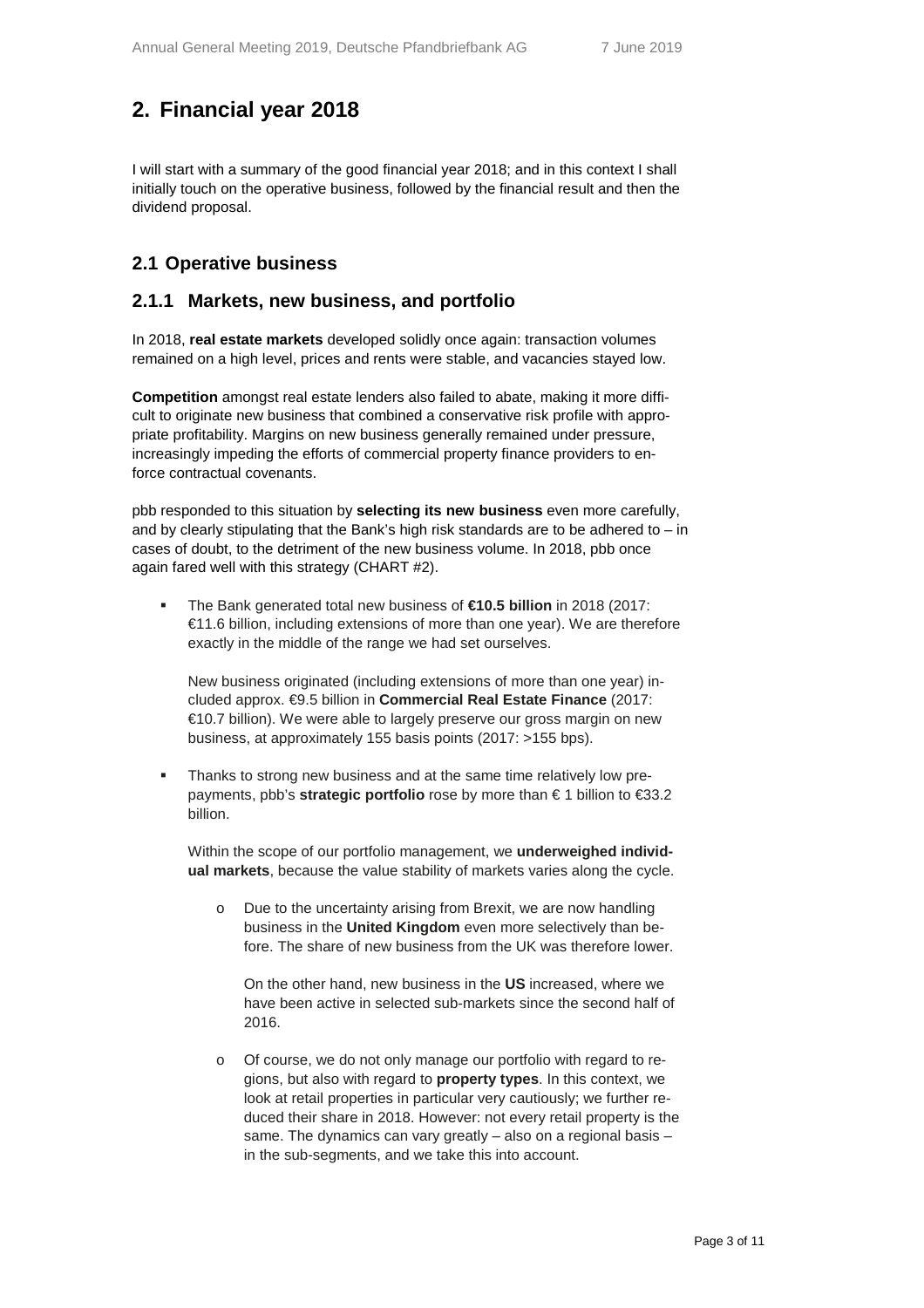## **2.1.2 Funding**

The lending business remained strong in 2018, as were the successful **funding activities** (CHART #3).

Lower funding needs led to a sharp decline in the **interest expense** of the funding operations. At the same time, we launched our new issues at lower rates than the maturing liabilities. Some specific figures:

 We raised **new long-term funding** of €5.2 billion, which is almost €1 billion less than the year before (2017: €6.1 billion).

At €3.6 billion, **Pfandbrief issues** accounted for the lion's share thereof (2017: €3.8 billion). pbb therefore continues to rank among the leading Pfandbrief issuers.

Added to this were **unsecured issues** and **additional tier 1 capital** (AT1 capital). We issued the latter in April 2018 in the form of a €300 million AT1 bond, in order to optimise the capital structure.

 Issuance spreads, in other words the **risk premia** on the 3-month Euribor reference interest rate, fell sharply year-on-year, to an average of 6 bp for Mortgage Pfandbriefe compared with 16 bp in 2017. We paid an average spread of 42 bp for unsecured funding in 2018. This also represents a marked decline from the previous year's levels of 75 bp.

#### **2.2 Financial results**

Ladies and Gentlemen, this concludes my coverage of pbb's operating activities in 2018. Let me now turn to pbb's consolidated financial results in accordance with IFRS.

pbb's most important earnings item is **net interest income** (CHART #4).

- The good new business development and the marked increase of our strategic portfolio, that I mentioned earlier led to an increase in interest-bearing assets. This positive development was supported by the relatively stable gross new business margin, as mentioned before. **Interest income** rose as a result.
- At the same time, **interest expense** fell, thanks to the lower funding requirements and new issues at more favourable terms – which I also referred to just now.

Overall, **net interest income** was up 11% in the year under review, to €450 million. We are very proud of this achievement.

N**et fee and commission income**, which amounted to €6 million in 2018, is mentioned for the sake of completeness; traditionally it does not contribute significantly to pbb's success.

**Risk provisioning** for the loan portfolio was largely stable, with net additions up by €4 million to €14 million. This means that we once again remained below our projections in this respect (CHART #5):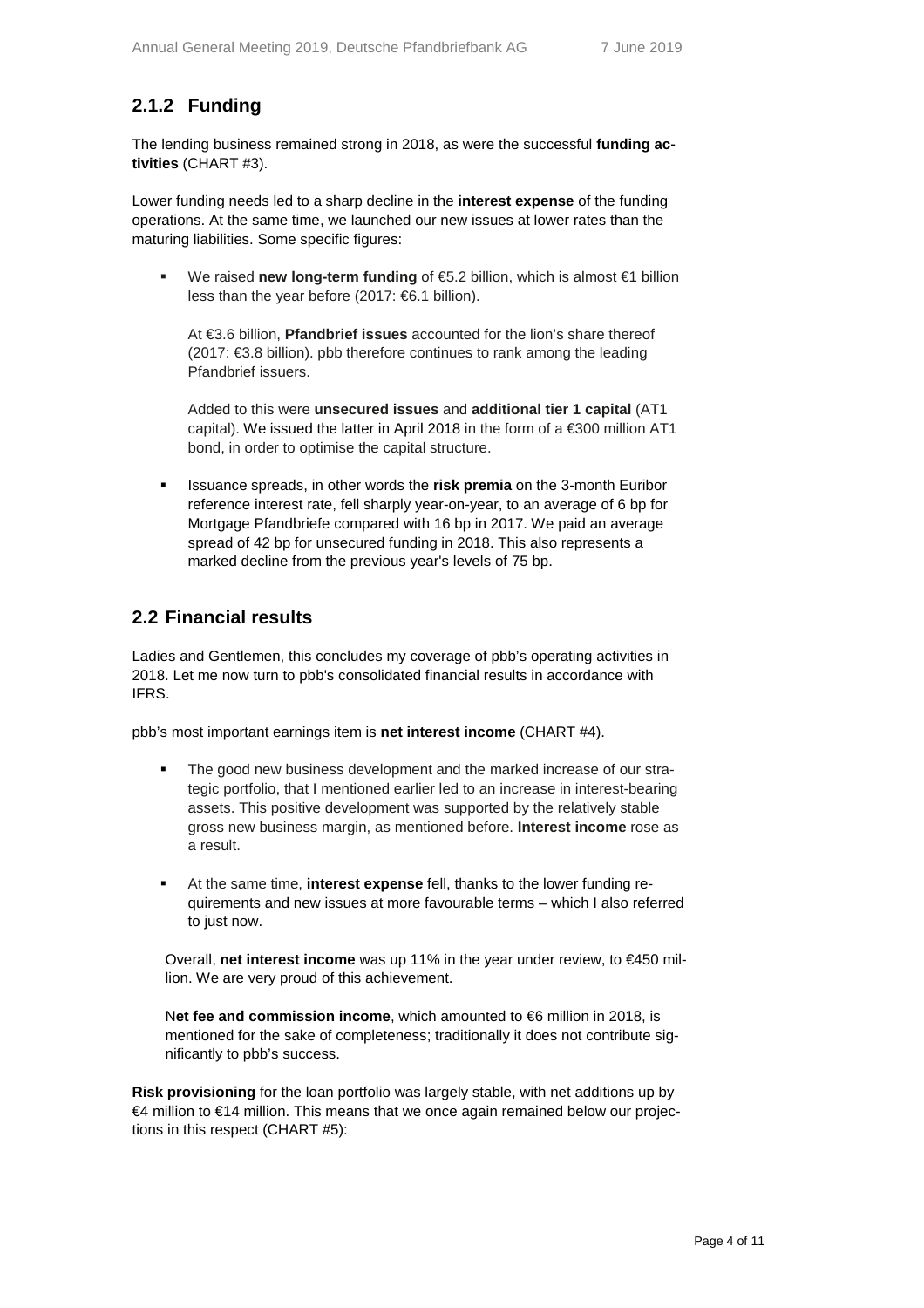At €193 million, **general administrative expenses** were slightly lower in the 2018 financial year. Please note that – due to the first-time application of IFRS 9 – impairments now account for an individual item in the income statement (net income from write-downs and write-ups). We have restated the figure for 2017, in order to ensure comparability.

- **Personnel expenses** were down €5 million year-on-year, to €114 million in 2018. While employee numbers (in full-time equivalents) increased from 744 to 750, the previous year's figure was burdened by additions to provisions.
- At €79 million, **non-personnel expenses** were almost in line with the previous year's level (2017: €80 million), which, at first, does not sound very spectacular. What is important in this context is the fact that this item contains expenses for investments – which I will discuss later on.

The bottom line is that **profit before taxes** came to €215 million, up by around 5% year-on-year (2017: €204 million, CHART #6).

With **profit after taxes** of €179 million, pbb is nonetheless down slightly on the previous year's figure of €182 million. Despite having achieved higher net income, our profit after taxes is slightly lower year-on-year, due to positive deferred tax effects in 2017, which did not materialise again in 2018.

#### **2.3 Dividend proposal**

The basis for the dividend proposal is the **profit attributable to ordinary shareholders**, which was €167 million in 2018. The difference relative to profit after taxes of €179 million arises from the pro-rata coupon paid to holders of the AT1 bond which we issued in April 2018.

The Management Board and the Supervisory Board propose to you, our shareholders, a **dividend payment of €1.00 per share entitled to dividend payments**. This means that we would distribute €134.5 million – or 81% of the profit attributable to shareholders.

- The proposal comprises a **regular dividend** of 50% plus a **special dividend** of 25% – 75% in total – applicable to the upper end of the original guidance for consolidated profit before taxes (in accordance with IFRS) of €170 million.
- **IDED** In addition, we want to distribute **income over and above** the original guidance (after remaining taxes) in full.

As in previous years, we want you – our shareholders – to participate significantly in pbb's success. With our dividend proposal, we would achieve a **dividend yield** of 11.4% for 2018, based on the Xetra year-end price for 2018. Applying the calculation on the basis of the annual average Xetra price for 2018 (volume-weighted daily closing prices) this let to 7.9%.

Ladies and Gentlemen, I hope you will agree with the following summary of my statements on the financial year 2018: pbb once again delivered a good result, in which you as shareholders participate via an attractive dividend.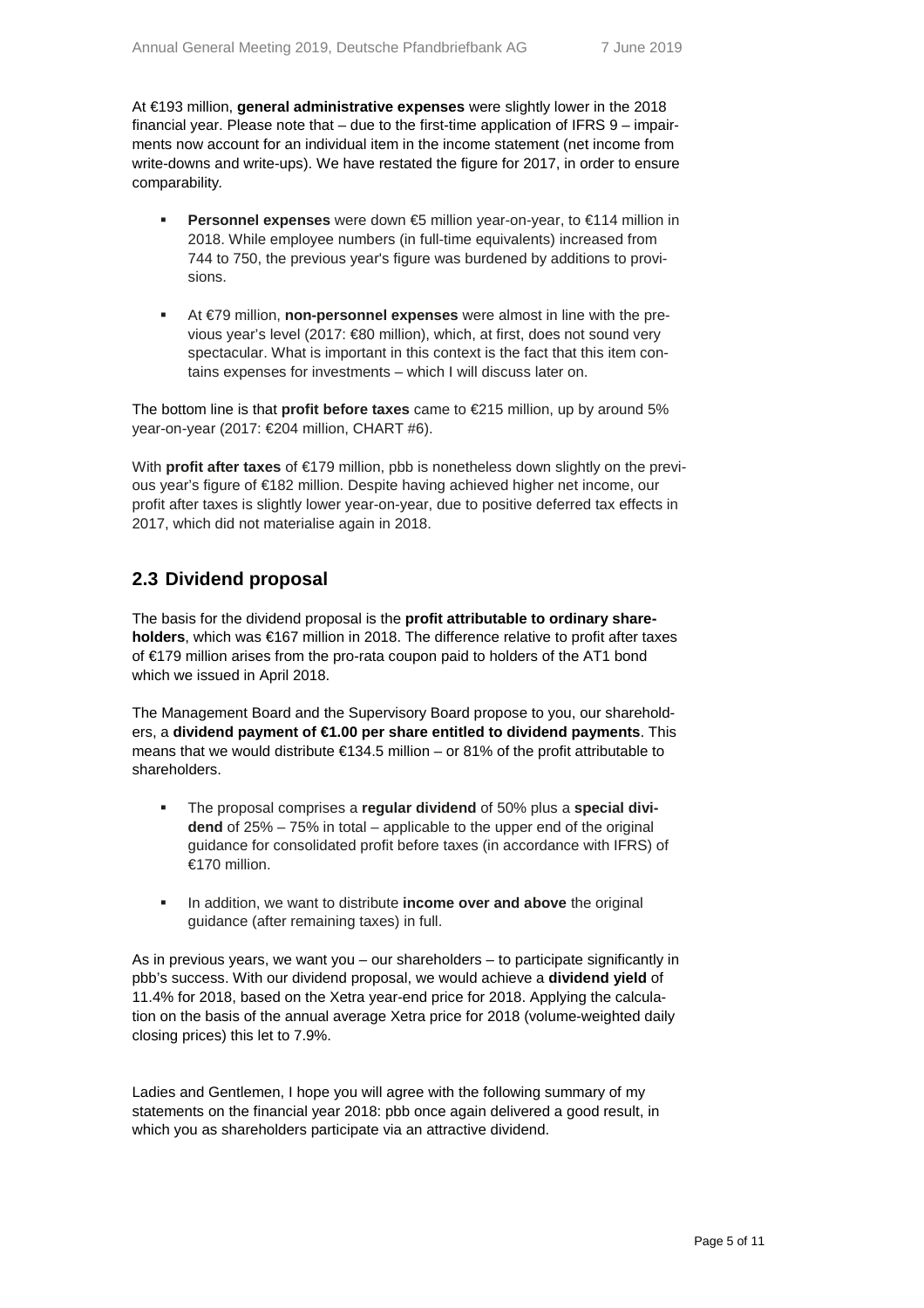# **3. TRENDS AND OUTLOOK**

This brings me to my third topic, the outlook for the financial year 2019. I will differentiate here between the operative business and the key financial ratios. I shall additionally address the topic of regulation.

#### **3.1 Trends in the operative business**

Let me begin with the present trend in the operative business – lending and funding, in other words.

**Sentiment on the real estate markets** and the status of the real estate cycle have been described by many, and for quite some time now, as being stuck at "five to twelve". Sticking with this scenario, the ECB recently set the clock back somewhat when it rejected interest rate increases in the short term.

Many economists meanwhile believe that we will not see any significant increases in interest rates until well into 2021. Furthermore, a growing number of observers see **Europe facing Japanese conditions** – in other words, moving towards a permanent low interest rate environment.

We at pbb do not expect a significant market correction in 2019, even though the **instability potential** is increasing from our point of view. Some sub-segments in particular are experiencing momentum peculiar to themselves (CHART #7).

- This applies for example to the UK, where **Brexit** is generating considerable uncertainty.
- **Retail properties** in certain sub-segments must also be seen critically.
- We consider the **office property markets** in the big cities as largely stable overall, with some special developments worth noting here too. For instance, co-working office providers are meanwhile playing a very important role in terms of demand. These spaces are generally passed on for considerably shorter rental terms within the scope of sub-lettings. This poses a problem, since such properties need to be rentable – and rented out – in calm and crisis conditions alike.

This means we will have to **focus to an even greater extent on the quality** of our new business.

- This applies on the one hand to the **real estate** to be financed, where the focus is on **value stability**.
- On the other hand, we focus on the quality of **investors** who need to have the ability to **provide additional funds if required**, and whose ability has been tested across the cycle.
- Finally, we continue to place great importance on contractual arrangements, so-called covenants.

To **fund** our lending business, we want to benefit in 2019 from a new debt capital class available for use since the legal provisions were created in mid-2018. Socalled **senior preferred bonds** range in the liability cascade between Pfandbriefe and senior non-preferred bonds; they therefore have a better structural rating and hence lower risk premiums, which allow us to borrow at more favourable rates than for senior non-preferred bond issues.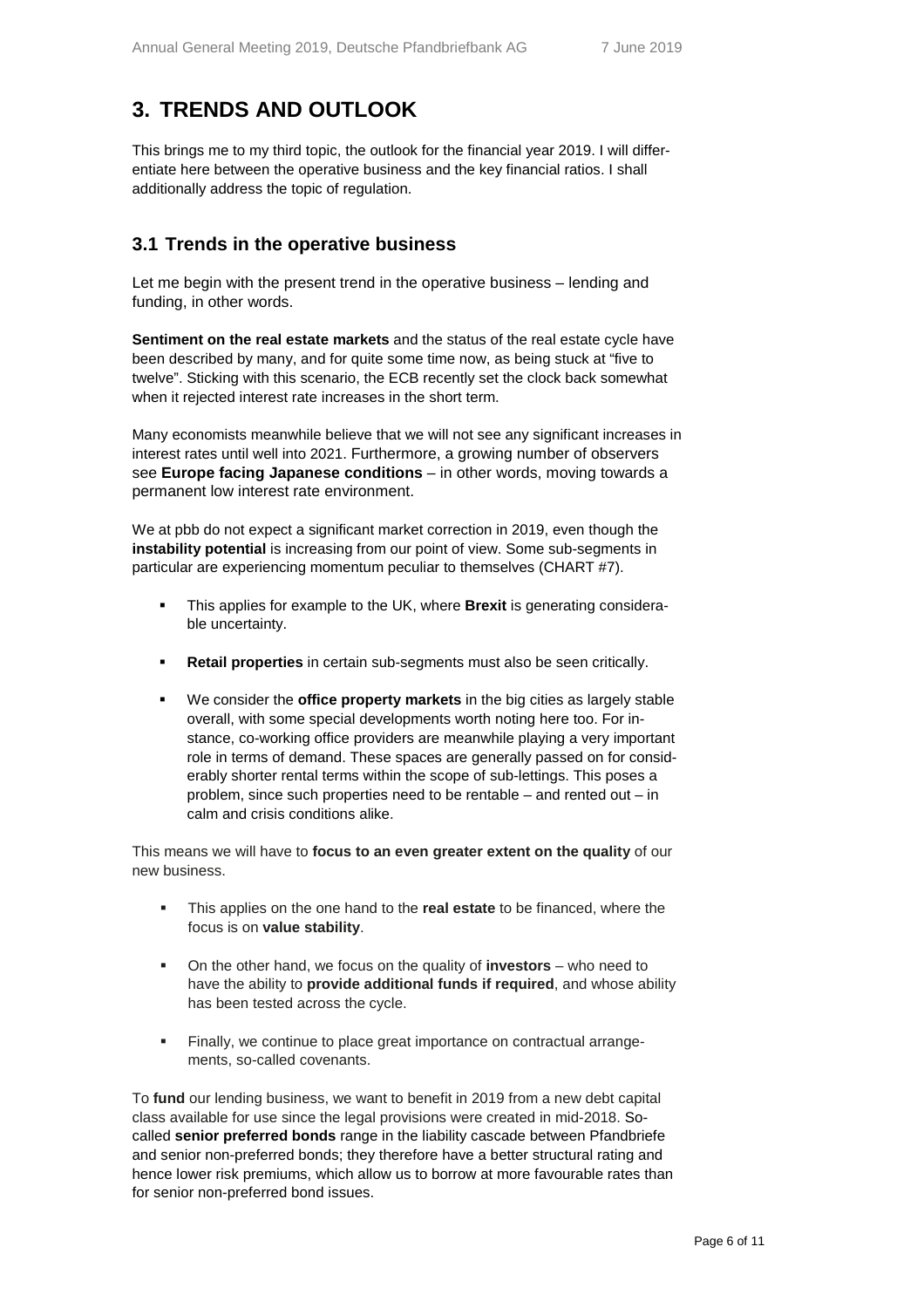## **3.2 Key financial indicators**

#### **3.2.1 Results for the first quarter of 2019**

**Our start into a new financial year** has once again been successful (CHART #8):

 The **volume of new business** in Commercial Real Estate Finance climbed to €1.9 billion during the first quarter, which is 12% more than in the same quarter of the previous year (1Q18: €1.7 billion, both including extensions of more than one year).

However, average **gross new business margins** fell during the same period to 130 basis points, compared with approximately 155 bp for the full year 2018. This change resulted from the high share of transactions with a very conservative risk profile – and hence lower margins.

I had already mentioned the **composition of the new business**. The share of business in Germany and France – as well as in office and residential properties – was relatively high in the first quarter. New business levels in the UK, in Central and Eastern Europe, and in logistics properties, on the other hand, were all lower. Furthermore, the average loan-to-value ratio of 58% for new commitments was below the 2018 level, and pbb was involved in fewer development financings.

**Profit before taxes** of €48 million (IFRS, consolidated, unaudited) in the first quarter was unchanged from the same period of the previous year.

**Net interest income** grew by more than 8%, to €116 million (1Q18: €107 million). This was due to higher interest income from the continued growth in the strategic portfolio, and to funding costs remaining low.

At the same time, we maintained **general administrative expenses** at a low level of €46 million (1Q18: €44 million). **Risk provisioning** amounted to a net addition of €1 million (1Q18: net reversal of €4 million).

**Expenses for the bank levy** of €20 million, which are recognised for the full year in the first quarter, burdened results (1Q18: €20 million, each taking into account 15% cash collateral pledged).

#### **3.2.2 Outlook/guidance**

However, growth is not unlimited, and we continue to pursue our conservative risk policy in Commercial Real Estate Finance – vis-a-vis the market and the competitive environment.

- We aim to generate **new business** in the volume of €8.5-9.5 billion (including extensions of more than one year) in Commercial Real Estate Finance in 2019. Taking into account the volume of €9.5 billion achieved in 2018, our target is still ambitious when one considers the very mature real estate cycle. We also anticipate slightly lower **gross margins on new business**.
- We will aim to generate **profit before taxes** in the range of €170 million to €190 million for the year as a whole.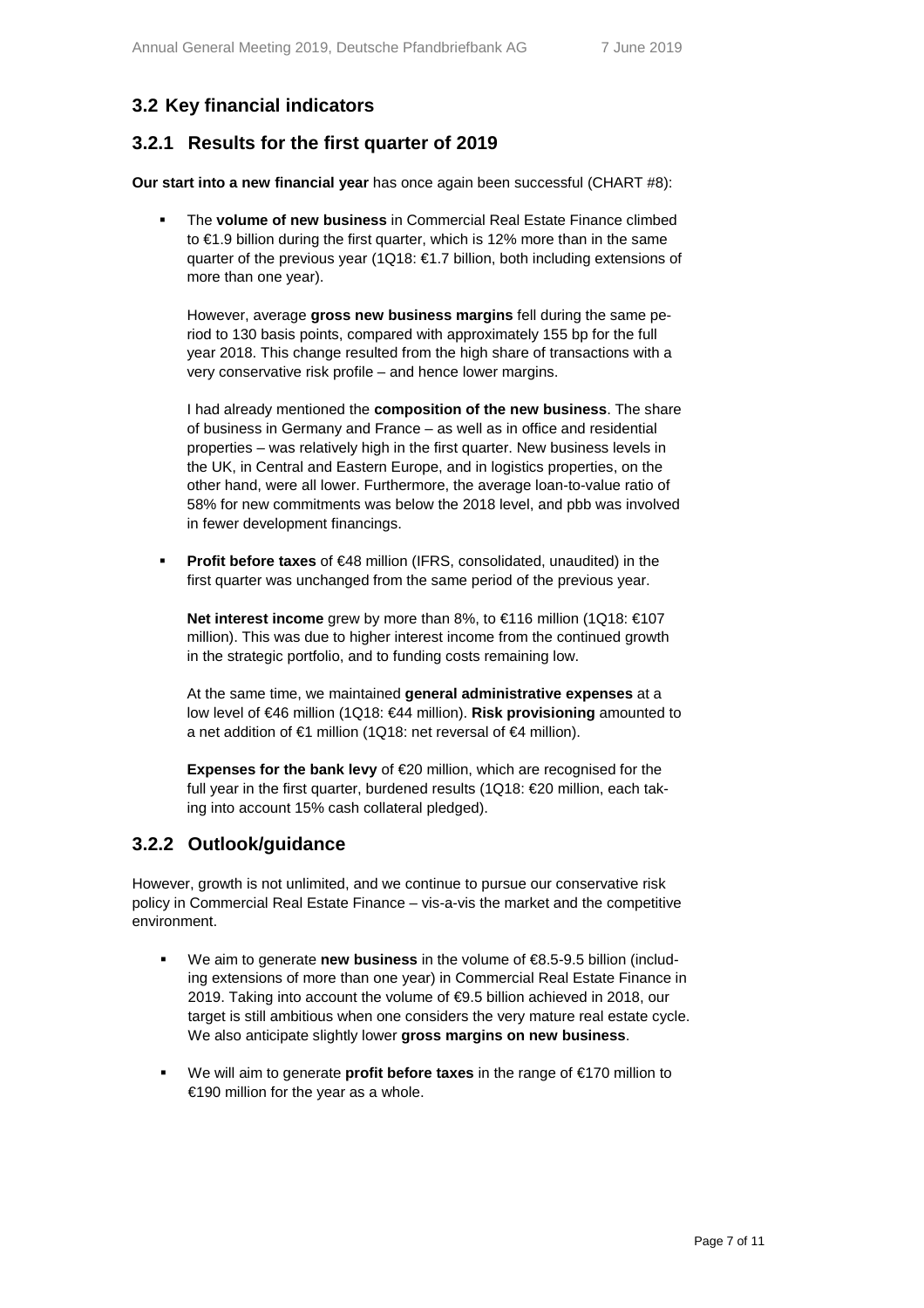## **3.3 Regulation and capital**

A further increase in the complexity of regulatory topics belongs to the reliable invariables of our banking business. I would like to conclude this part of my report with a few statements about this topic.

In essence, we will continue with the topics seen in the last few years: TRIM, EBA Guidelines and Basel IV. The effective direction of these regulatory initiatives is obvious: they have already resulted, and will continue to result, in an **increase in risk-weighted assets** and thus in a higher level of capital requirements in the banking business.

As you know, pbb is **well-capitalised**. Our CET 1 capital ratio was 18.5% at the end of 2018. We deliberately retain a buffer here, not only to meet the regulatory requirements but also to counter any potential cyclical modulations or to be prepared for strategic requirements.

In summarising the topic of trend and guidance, I would like to say this: we are adhering to our risk-conservative approach due to the challenging market and competitive environment in commercial real estate financing, and yet we anticipate generating another good result for **2019**. We have already made a start, with an excellent first quarter that met with our expectations.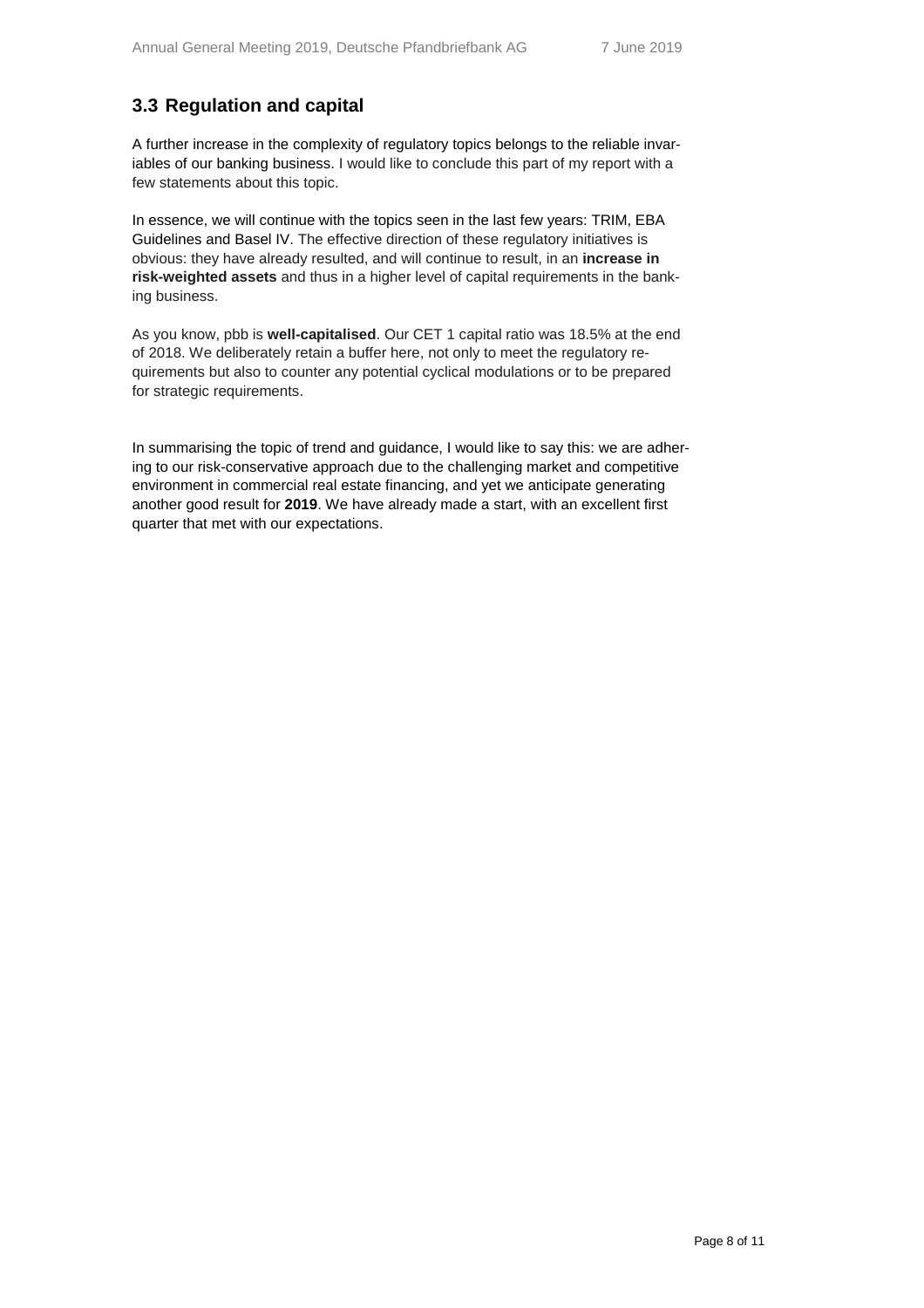## **4. STRATEGIC INITIATIVES – INNOVATION AND INVESTMENTS**

I now want to talk about the last major point of my report, namely our strategic initiatives. Our aspiration to achieve sustainable development - at pbb on the one hand, as well as with regard to the dynamics of our environment on the other – **requires** continued **innovation**. We are consistently developing pbb, concentrating at present on two significant initiatives: further expanding our US business, and digitalisation. We will fund the additional investment expense through savings in other areas.

I will now talk about these two initiatives (CHART #9) and then explain how we will finance these investments internally.

#### **4.1 Initiatives**

#### **4.1.1 US business**

We have built up **personnel resources**, so as to further expand the real estate finance business in the United States. We opened our office in New York in summer 2018, commencing operations with a small team. We are currently expanding this team, and are now approaching the target size. Our colleagues in New York are supported by additional dedicated employees in Unterschleissheim and London – especially in the area of risk management.

We are now in a position to **expand our activities** – **of course in a moderate and cautious manner**.

- In our East Coast target markets of New York, Boston and Washington DC, we now aim to do business on the **primary market**, too, instead of solely focusing on syndications in the secondary market.
- We will also extend our reach, offering our services to new **sub-markets** in Chicago, Los Angeles, San Francisco and Seattle, where we will exclusively engage in the syndication business at first – in line with our East Coast approach so far. We have already carried out the first syndications in Los Angeles and San Francisco.

## **4.1.2 Digitalisation**

Besides expanding our business in the US, we are also focusing on the digitalisation of pbb as part of the strategic initiatives. We are doing so because of the **opportunities** we see for improving ourselves further – and it goes without saying that we do not want to miss out on any important developments.

All in all, the **commercial real estate financing sector anticipates significant changes** through digitalisation. The key changes in our existing business will take place in customer interfaces and processes in general, and in the credit process in particular. The importance of platform solutions is also expected to grow. A change in working methods on the market is also evident from this.

**We have determined our strategic directions**: we want to improve the interfaces to our clients, increase the efficiency of our internal processes, and tap new sources of income.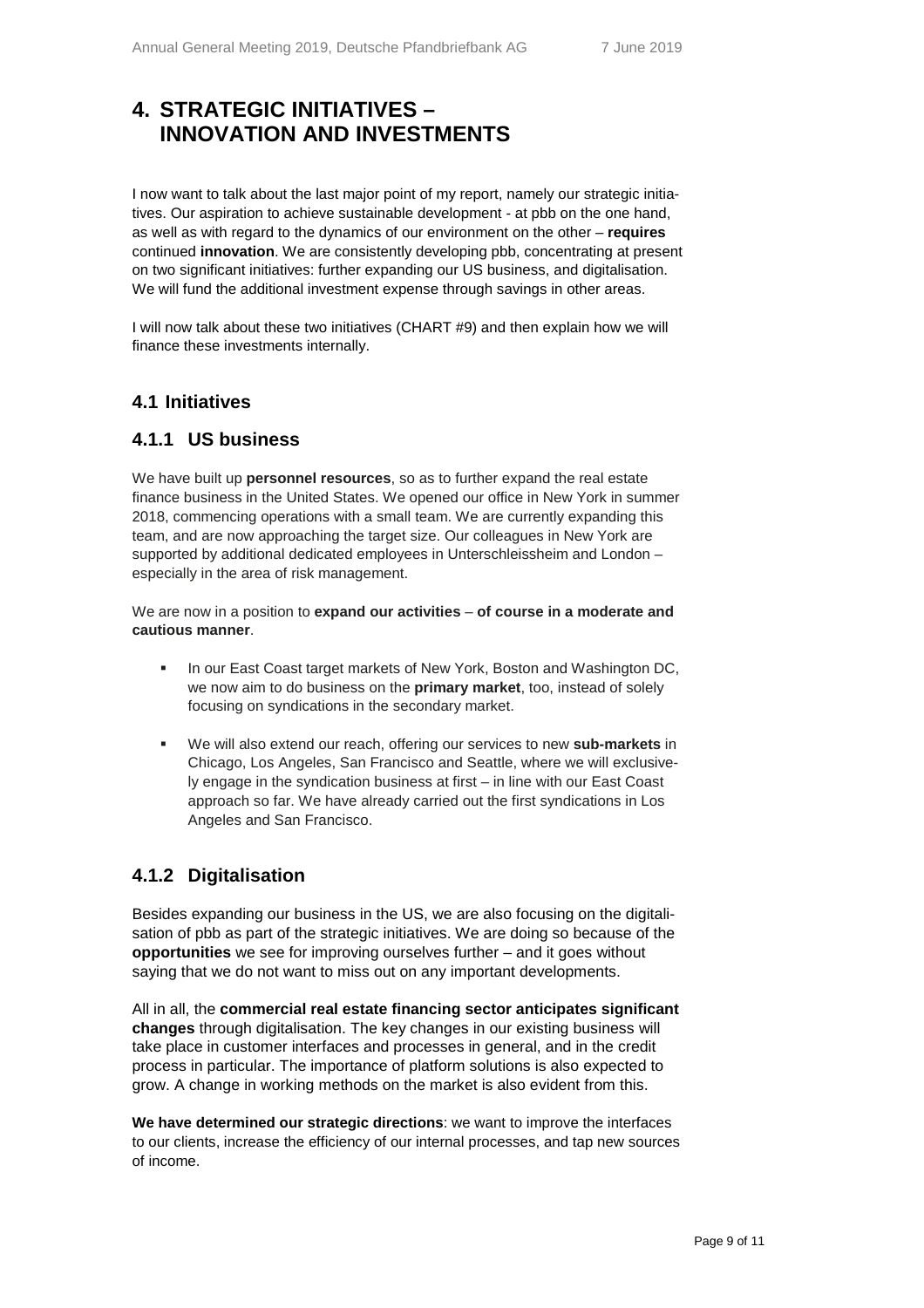To some extent, our digitalisation approach is agile, since we have already **implemented first initiatives**, whilst simultaneously continuing to work on the comprehensive target image of a digital pbb.

- We have launched the first stage of a **client portal**, thus simplifying the exchange of data with our real estate developer client group. We are determined to considerably expand this portal in the course of this year, to include other functions in real estate financing.
- Our **CAPVERIANT** platform for municipal financing was launched in May 2018. By bringing together credit supply and demand, we want to improve the market and price efficiency of municipal financing on a pan-European level, as well as simplifying processes. CAPVERIANT will also offer supplementary services for the public sector, as well as for institutional investors.

We also launched CAPVERIANT in France in April.

#### **4.2 Focusing as a means to internally finance investments**

Innovations require investment. We have set out to offset the investments with savings on the costs side, to the extent possible. We are therefore **financing ourselves internally** in this respect.

To this effect, we are **relocating tasks** from satellite locations to Unterschleissheim and Garching respectively. Secondly, we are adapting our **Public Investment Finance business** to the market conditions. More than 90 per cent of the personnel measures associated with these changes have already been implemented or initiated. It is just as important to us to protect the interests of the colleagues affected as well as those of the Bank and its shareholders.

Overall, **employee numbers in the Bank remain largely constant** – jobs or functions that are reduced are being created at other locations. In this context, it is important to us that colleagues are able to change location and/or function – allowing them to remain with pbb.

With the expansion of our US business, we are opening up additional business opportunities while adhering to our conservative risk strategy. pbb's digitalisation strategy is equipping pbb to face a digital future. We are compensating for the costs incurred through savings.